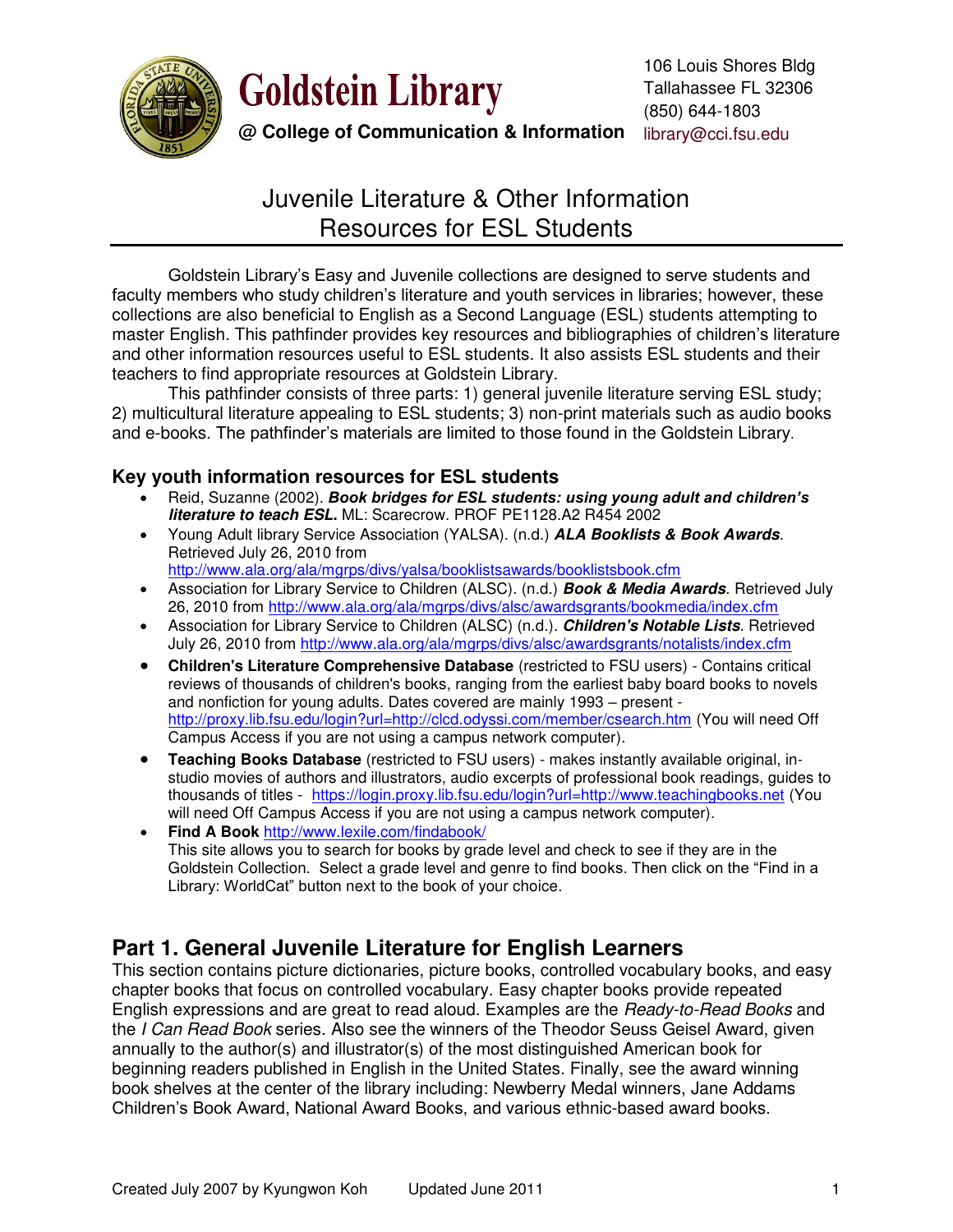## **Picture Dictionaries**

**The Charlie Brown Dictionary** by Charles M. Schulz. JUV PE1629.S34 1973 **My First Dictionary: the Beginner's Picture Word Book** by Laura Oftedal. JUV PE1628.O34 1973 **My Second Picture Dictionary** by Hale Reid. JUV PE1629.R4 1967 **Open Sesame Picture Dictionary** by Jill Wagner Schimpff. PE1128.S335 1982 **Richard Scarry's Storybook Dictionary** by Richard Scarry. JUV PE1629.S3 1966 **Scholastic Visual Dictionary** by Jean-Claude Corbeil and Ariane Archambault. JUV PE1629.C635 2000 **The Sesame Street Dictionary** by Linda Hayward. JUV PE1629.H3 1980

## **Tip:** More picture dictionaries can be found along the JUV PE1628 section in the Juvenile Collection

## **Controlled Vocabulary and Easy Chapter Books**

Rylant Cynthia**. Henry and Mudge in puddle trouble.** EASY PZ7.R982 Hk 1987

**Henry and Mudge and Annie's good move: the eighteenth book of their adventures**. EASY PZ7.R982 Heag 1998

**Henry and Mudge and the bedtime thumps : the ninth book of their adventures**. EASY PZ7.R982 Hes 1991

Lobel, Arnold. **Days with Frog and Toad** EASY PZ7.L7795 Day 1979 **Frog and toad are friends**. CALDECOTT EASY PZ7.L7795 Fr 1979 **Frog and toad all year**. EASY PZ7.L7795 Fq3 **Frog and toad together.** NEWBERY EASY PZ10.3.L787 Fr 1972 **Mouse soup.** EASY PZ7.L7795 Mo 1977

Rylant, Cynthia. **Mr. Putter and Tabby pour the tea**. EASY PZ7.R982 Mt 1994 **Mr. Putter & Tabby spin the yarn.** EASY PZ7.R982 Muc 2006.

Marshall, James. **Fox outfoxed.** EASY PZ7.M35672 Fs 1992 **Fox and his friends.** EASY PZ7.M35655 Fo 1982.

**Fox in love.** EASY PZ7.M35655 Fp 1982

Minarik, Else Holmelund. **Little Bear**. EASY PZ7.M652 Li 1978

**Tip:** The Ready-to Read Books from Simon & Schuster, Publishers provide children's books at four different reading levels including Recognizing words, Starting to read, Reading independently, and Reading proficiently. You can also look for the I Can Read Book series by Harper & Row, Publishers. Search for these series by using FSU's online catalog advanced search, select "Series" from the drop-down menu, enter the series title, and limit the location to "Goldstein Library".

## **Theodor Seuss Geisel Award Winners**

<http://www.ala.org/ala/mgrps/divs/alsc/awardsgrants/bookmedia/geiselaward/index.cfm> The Theodor Seuss Geisel Medal is awarded annually to the most-distinguished beginning reader book published in English in the United States.

Kvasnosky, Laura McGee. **Zelda and Ivy.** EASY PZ7.K975 Ze 1998. DiCamillo, Kate. **Mercy Watson Goes for a Ride**. illustrated by Chris Van Dusen. EASY PZ7.D5455 Mc 2006 Beaumont, Karen. **Move Over, Rover!** illustrated by Jane Dyer. EASY PZ8.3.B3845 Mov 2006 Portis, Antoinette. **Not a Box**. [EASY PZ7.P8362 No 2006](http://fs.aleph.fcla.edu/F/M44M5MXPMMUNTL9TIB5XBVCV87CK3CKCIRS7XF3DVECY43BC5U-03340?func=item-global&doc_library=FSU01&doc_number=002362140&year=&volume=&sub_library=FSINF)  Arnold, Tedd. **Hi! Fly Guy.** [EASY PZ7.A7379 Hi 2005](http://fs.aleph.fcla.edu/F/M44M5MXPMMUNTL9TIB5XBVCV87CK3CKCIRS7XF3DVECY43BC5U-04037?func=item-global&doc_library=FSU01&doc_number=002288972&year=&volume=&sub_library=FSINF)  Bloom, Suzanne. **A Splendid Friend, Indeed**. [EASY PZ7.B6234 Sp 2005](http://fs.aleph.fcla.edu/F/M44M5MXPMMUNTL9TIB5XBVCV87CK3CKCIRS7XF3DVECY43BC5U-00470?func=item-global&doc_library=FSU01&doc_number=002276504&year=&volume=&sub_library=FSINF)  Silverman, Erica. **Cowgirl Kate and Cocoa**. illustrated by Betsy Lewin. EASY PZ7.S58625 Co 2005 Leeuwen, Jean Van. **Amanda Pig and the Really Hot Day.** illustrated by Ann Schweninger EASY PZ7.V3273 Amk 2005 *TIP:* **Dr. Seuss books** are found at EASY PS3513 section.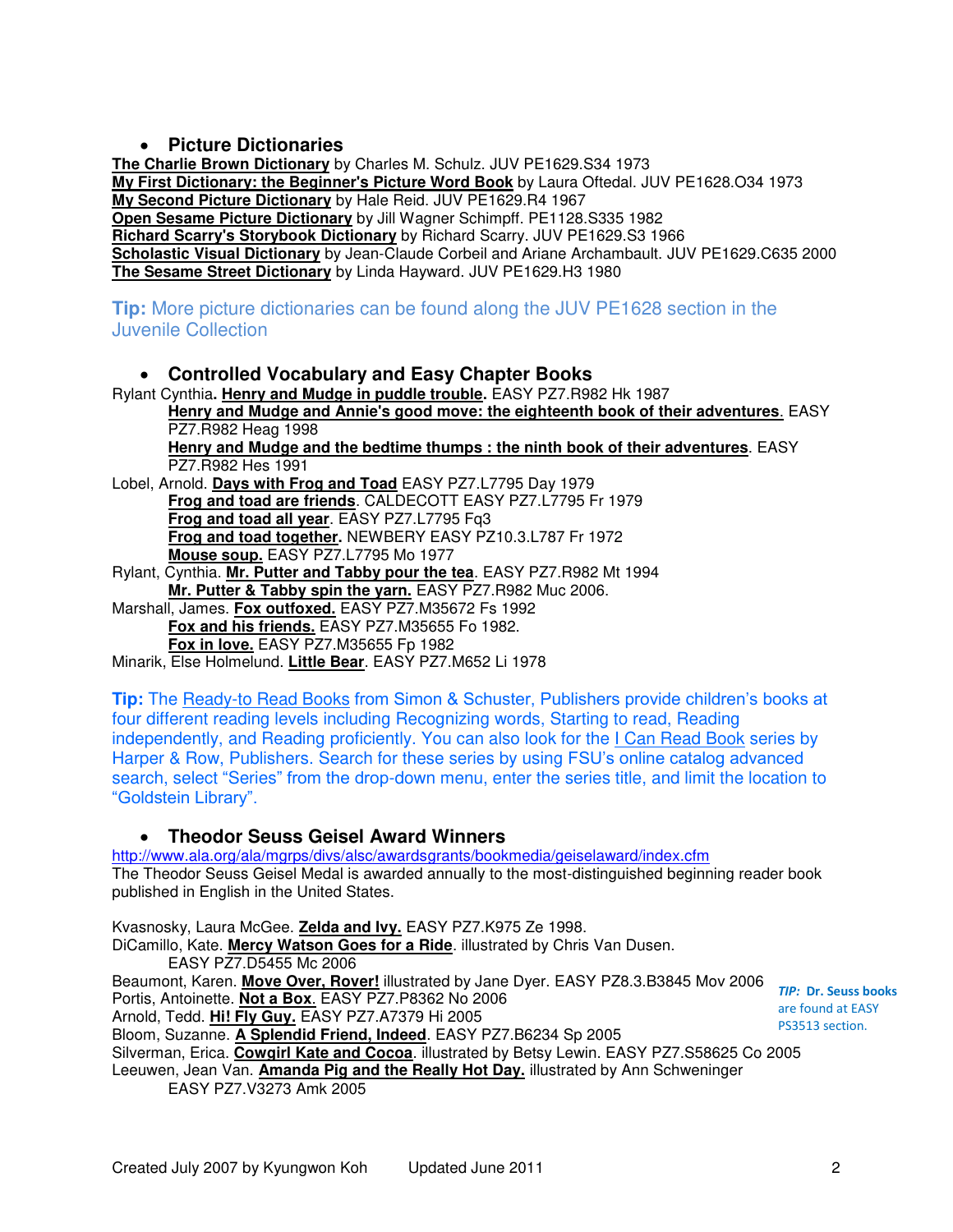# **Part 2. Multicultural literature for ESL students**

Multicultural literature features a person from outside the Euro-American culture as the main character.

## **Key resources**

- Cooperative Children's Book Center (n.d.) *Multicultural Literature*. Retrieved July 26, 2010 from <http://www.education.wisc.edu/ccbc/books/multicultural.asp>
- Cynthia Leitich Smith's homepage: *Multicultural Reading Bibliography* Retrieved July 26, 2010 fro[mhttp://www.cynthialeitichsmith.com/lit\\_resources/diversity/multicultural/multi\\_biblio.htmlY](http://www.cynthialeitichsmith.com/lit_resources/diversity/multicultural/multi_biblio.html)ork, Sherry (2005).
- *Ethnic book awards: A directory of multicultural literature for young*
- *readers***.** Worthington, OH: Linworth Books. REF Z1037.A2 Y67 2005
- Cooperative Children's Book Center (n.d.). *Awards and best-of-the-year lists***.** Retrieved on July 26, 2010 from<http://www.education.wisc.edu/ccbc/links/links.asp?idLinksCategory=2>

## **Book list**

#### **Preschool**

 Ada, Alma Flor and F. Isabel Campoy, selectors. English adapations by Alice Schertle. **[¡Pio Peep! Traditional Spanish Nursery Rhymes.](http://www.education.wisc.edu/ccbc/books/detailBook.asp?idBooks=199)**. Illustrated by Viví Escrivá. JUV PZ74.3.P52 2003

Heo, Yumi. **[One Afternoon](http://www.education.wisc.edu/ccbc/books/detailBook.asp?idBooks=81)**. EASY PZ7.H4117.On 1994

 Morales, Yuyi. **[Just a Minute: A Trickster Tale and Counting Book](http://www.education.wisc.edu/ccbc/books/detailBook.asp?idBooks=1050)**. OTHER AWARDS EASY PZ8.1.M7955 Ju 2003

Steptoe, John. **[Baby Says](http://www.education.wisc.edu/ccbc/books/detailBook.asp?idBooks=84)**. EASY PZ7.S8367 Bab 1988

 Williams, Vera B.. **[More, More, More, Said the Baby: Three Love Stories](http://www.education.wisc.edu/ccbc/books/detailBook.asp?idBooks=139)**. EASY PZ7.W6685 Mo 1990

#### **Ages 5-7**

 Cheng, Andrea. **[Grandfather Counts](http://www.education.wisc.edu/ccbc/books/detailBook.asp?idBooks=86)**. Illustrated by Ange Zhang. EASY PZ7.C41943 Gr 2000

Dorros, Arthur. **[Abuela](http://www.education.wisc.edu/ccbc/books/detailBook.asp?idBooks=142)**. Illustrated by Elisa Kleven. EASY PZ7.D7294 Ab 1991

 Greenfield, Eloise. **[Honey, I Love, and Other Poems](http://www.education.wisc.edu/ccbc/books/detailBook.asp?idBooks=143)**. Illustrated by Leo & Dianne. JUV PS3557.R39416 H66 1978

 Look, Lenore. **[Uncle Peter's Amazing Chinese Wedding](http://www.education.wisc.edu/ccbc/books/detailBook.asp?idBooks=1891)**. Illustrated by Yumi Heo EASY PZ7.L8682 Un 2006

 McKissack, Patricia C. **[Mirandy and Brother Wind](http://www.education.wisc.edu/ccbc/books/detailBook.asp?idBooks=146)**. Illustrated by Jerry Pinkney. CALDECOTT DISPLAY EASY PZ7.M478693 Mi 1988

## **Ages 7-9**

 Alarcon, Francisco X. **[From the Bellybutton of the Moon, and Other Summer Poems /](http://www.education.wisc.edu/ccbc/books/detailBook.asp?idBooks=90)   [Del ombligo de la luna, y otros poemas de verano](http://www.education.wisc.edu/ccbc/books/detailBook.asp?idBooks=90)**. Illustrated by Maya Christina Gonzalez. JUV PS3551.L22 F76 1998

 Cha, Dia and Chue and Nhia Thao Cha. **[Dia's Story Cloth: The Hmong People's](http://www.education.wisc.edu/ccbc/books/detailBook.asp?idBooks=368)   [Journey to Freedom](http://www.education.wisc.edu/ccbc/books/detailBook.asp?idBooks=368)**. JUV DS509.5.H66 D53 1996

 Hamilton, Virginia. **[The People Could Fly: American Black Folktales](http://www.education.wisc.edu/ccbc/books/detailBook.asp?idBooks=92)**. Illustrated by Leo and Diane Dillon. OTHER AWARDS EASY PZ8.1.H154 P4 2004

Krull, Kathleen. **[Harvesting Hope: The Story of Cesar Chavez](http://www.education.wisc.edu/ccbc/books/detailBook.asp?idBooks=915)**.

 OTHER AWARDS BIO HD6509.C48 K78 2003 Lester, Julius. **[John Henry](http://www.education.wisc.edu/ccbc/books/detailBook.asp?idBooks=151)**. Illustrated by Jerry Pinkney. CALDECOTT EASY

PZ8.1.L434 Jo 1994

Look, Lenore. **[Ruby Lu, Brave and True](http://www.education.wisc.edu/ccbc/books/detailBook.asp?idBooks=1816)**. Illustrated by Anne Wilsdorf.

JUV PZ7.L8682 Ru 2004

 Mochizuki, Ken. **[Baseball Saved Us](http://www.education.wisc.edu/ccbc/books/detailBook.asp?idBooks=152)**. Illustrated by Dom Lee. JUV PZ7.M71284 Bas 1993

Ringgold, Faith. **[Tar Beach](http://www.education.wisc.edu/ccbc/books/detailBook.asp?idBooks=156)**. CALDECOTT EASY PZ7.R4726 Tar 1991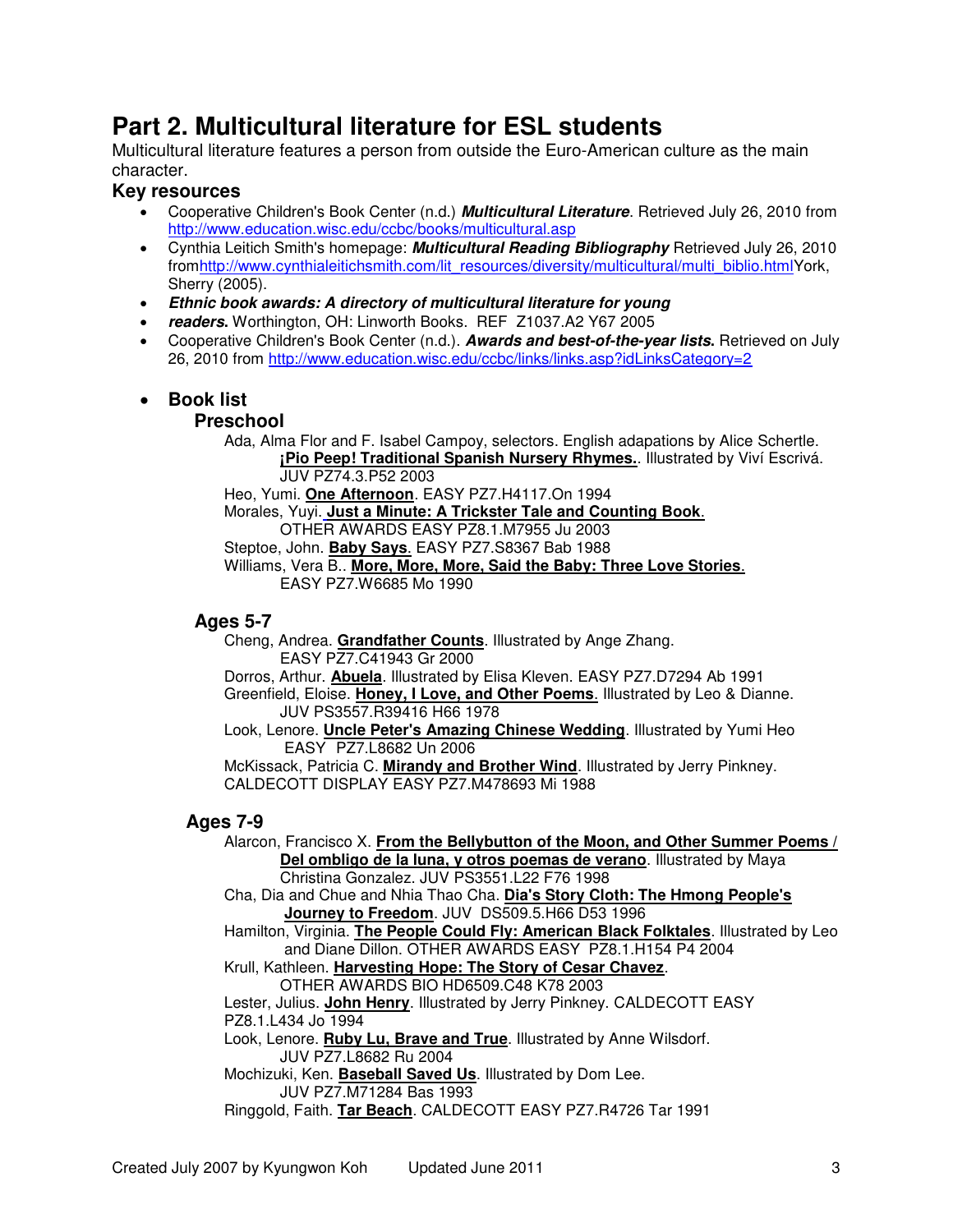Walter, Mildred Pitts. **[Justin and the Best Biscuits in the World](http://www.education.wisc.edu/ccbc/books/detailBook.asp?idBooks=158)** OTHER AWARDS JUV PZ7.W17125 Ju 1986

 Woodson, Jacqueline. **[Show Way](http://www.education.wisc.edu/ccbc/books/detailBook.asp?idBooks=1878)**. Illustrated by Hudson Talbott NEWBERY JUV PZ7.W868 Sh 2005

#### **Ages 9-12**

Bridges, Ruby. **[Through My Eyes](http://www.education.wisc.edu/ccbc/books/detailBook.asp?idBooks=93)**. OTHER AWARDS BIO F379.N59 N435 1999 Curtis, Christopher Paul. **[Bud, Not Buddy](http://www.education.wisc.edu/ccbc/books/detailBook.asp?idBooks=95)**. NEWBERY JUV PZ7.C94137 Bu 1999 Erdrich, Louise. **[The Birchbark House](http://www.education.wisc.edu/ccbc/books/detailBook.asp?idBooks=134)**. JUV PZ7.E72554 Bi 1999

 Hamanaka, Sheila. **[The Journey: Japanese Americans, Racism and Renewal](http://www.education.wisc.edu/ccbc/books/detailBook.asp?idBooks=97)**. JUV E184.J3 H35 1990

 Nye, Naomi Shihab, editor. **[The Tree Is Older Than You Are: A Bilingual Gathering of](http://www.education.wisc.edu/ccbc/books/detailBook.asp?idBooks=130)   [Poems & Stories from Mexico with Paintings from Mexican Artists](http://www.education.wisc.edu/ccbc/books/detailBook.asp?idBooks=130)**. JUV PQ7235.T74 1995

Park, Linda Sue. **[A Single Shard](http://www.education.wisc.edu/ccbc/books/detailBook.asp?idBooks=375)**. NEWBERY JUV PZ7.P22115 Si 2001

 Ryan, Pam Munoz. **[Esperanza Rising](http://www.education.wisc.edu/ccbc/books/detailBook.asp?idBooks=129)**. OTHER AWARDS JUV PZ7.R9553 Es 2000 Shange, Ntozake. **[Ellington was not a street](http://www.education.wisc.edu/ccbc/books/detailBook.asp?idBooks=1976)**. Illustrated by Kadir

Nelson. OTHER AWARDS JUV PS3569.H3324 E45 2004

 Skarmeta, Antonio. **[The Composition](http://www.education.wisc.edu/ccbc/books/detailBook.asp?idBooks=921)**. Illustrated by Alfonso Ruano. OTHER AWARDS JUV PZ7.S6257 Co 2000

 Taylor, Mildred D.. **[Roll of Thunder, Hear My Cry.](http://www.education.wisc.edu/ccbc/books/detailBook.asp?idBooks=127)**. NEWBERY JUV PZ7.T21723 Ro 1976

Yep, Laurence. **[The Rainbow People](http://www.education.wisc.edu/ccbc/books/detailBook.asp?idBooks=126)**. JUV PZ8.1.Y37 Rai 1989

#### **13 and up**

 Adoff, Arnold, editor. **[I Am the Darker Brother: An Anthology of Modern Poems by](http://www.education.wisc.edu/ccbc/books/detailBook.asp?idBooks=1017)   [African Americans](http://www.education.wisc.edu/ccbc/books/detailBook.asp?idBooks=1017)**. JUV PS591.N4 A65

 Alvarez, Julia. **[Before We Were Free](http://www.education.wisc.edu/ccbc/books/detailBook.asp?idBooks=1981)**. OTHER AWARDS JUV PZ7.A48 Be 2002 Bruchac, Joseph. **[The Heart of a Chief](http://www.education.wisc.edu/ccbc/books/detailBook.asp?idBooks=908)**. JUV PZ7.B82816 He 1998

 Cofer, Judith Ortiz. **[An Island Like You: Stories of the Barrio](http://www.education.wisc.edu/ccbc/books/detailBook.asp?idBooks=1226)**. OTHER AWARDS JUV PZ7.O765 Is 1995

Flake, Sharon G. **[The Skin I'm In](http://www.education.wisc.edu/ccbc/books/detailBook.asp?idBooks=1980)**. OTHER AWARDS JUV PZ7.F59816 Sk 1998

 Gaskins, Pearl Fuyo, editor. **[What Are You? Voices of Mixed-Race Young People](http://www.education.wisc.edu/ccbc/books/detailBook.asp?idBooks=1983)**. JUV E184.A1 W385 1999

Hamilton, Virginia. **[Sweet Whispers, Brother Rush](http://www.education.wisc.edu/ccbc/books/detailBook.asp?idBooks=1988)**. NEWBERY JUV PZ7.H1828 Sw 1982

 Herrera, Juan Felipe. **[CrashBoomLove: A Novel in Verse](http://www.education.wisc.edu/ccbc/books/detailBook.asp?idBooks=1029)**. JUV PZ7.H432135 Cr 1999 Hidier, Tanuja Desai. **[Born Confused](http://www.education.wisc.edu/ccbc/books/detailBook.asp?idBooks=651)**. JUV PZ7.D44885 Bo 2002

Jiang, Ji-Li. **[Red Scarf Girl: A Memoir of the Cultural Revolution](http://www.education.wisc.edu/ccbc/books/detailBook.asp?idBooks=927)**.

JUV DS778.7.J53 1997

 Johnson, Angela. **[The First Part Last](http://www.education.wisc.edu/ccbc/books/detailBook.asp?idBooks=1594)**. OTHER AWARDS JUV PZ7.J629 Fi 2003 Kadohata, Cynthia. **[Kira-Kira](http://www.education.wisc.edu/ccbc/books/detailBook.asp?idBooks=1435)**. NEWBERY JUV PZ7.K1166 Ki 2004

Myers, Walter Dean. **[Monster](http://www.education.wisc.edu/ccbc/books/detailBook.asp?idBooks=640)**. OTHER AWARDS JUV PZ7.M992 Mon 1999

 Myers, Walter Dean. **[Now Is Your Time! The African-American Struggle for Freedom](http://www.education.wisc.edu/ccbc/books/detailBook.asp?idBooks=131)**. OTHER AWARD JUV E185.M96 1991

Na, An. **[A Step From Heaven](http://www.education.wisc.edu/ccbc/books/detailBook.asp?idBooks=544)**. OTHER AWARDS JUV PZ7.N1243 St 2001

 Nelson, Marilyn. **[A Wreath for Emmett Till](http://www.education.wisc.edu/ccbc/books/detailBook.asp?idBooks=1755)**. Illustrated by Philippe Lardy. JUV PS3573.A4795 W73 2005

Osa, Nancy. **[Cuba 15](http://www.education.wisc.edu/ccbc/books/detailBook.asp?idBooks=1114)**. JUV PZ7.O785 Cu 2003

 Park, Linda Sue. **[When My Name Was Keoko: A Novel of Korea in World War II](http://www.education.wisc.edu/ccbc/books/detailBook.asp?idBooks=1153)**. JUV PZ7.P22115 Wh 2002

 Rappaport, Doreen. **[The Flight of Red Bird: The Life of Zitkala-Sa](http://www.education.wisc.edu/ccbc/books/detailBook.asp?idBooks=1240)**. BIO E99.Y25 Z55 1999

Sheth, Kashmira. **[Blue Jasmine](http://www.education.wisc.edu/ccbc/books/detailBook.asp?idBooks=1062)**. JUV PZ7.S5543 Bl 2004

 Soto, Gary. **[Baseball in April and Other Stories](http://www.education.wisc.edu/ccbc/books/detailBook.asp?idBooks=1982)**. JUV PZ7.S7242 Bas 1990 Woodson, Jacqueline. **[I Hadn't Meant to Tell You This](http://www.education.wisc.edu/ccbc/books/detailBook.asp?idBooks=1246)**. JUV PZ7.W868 Iaad 2006